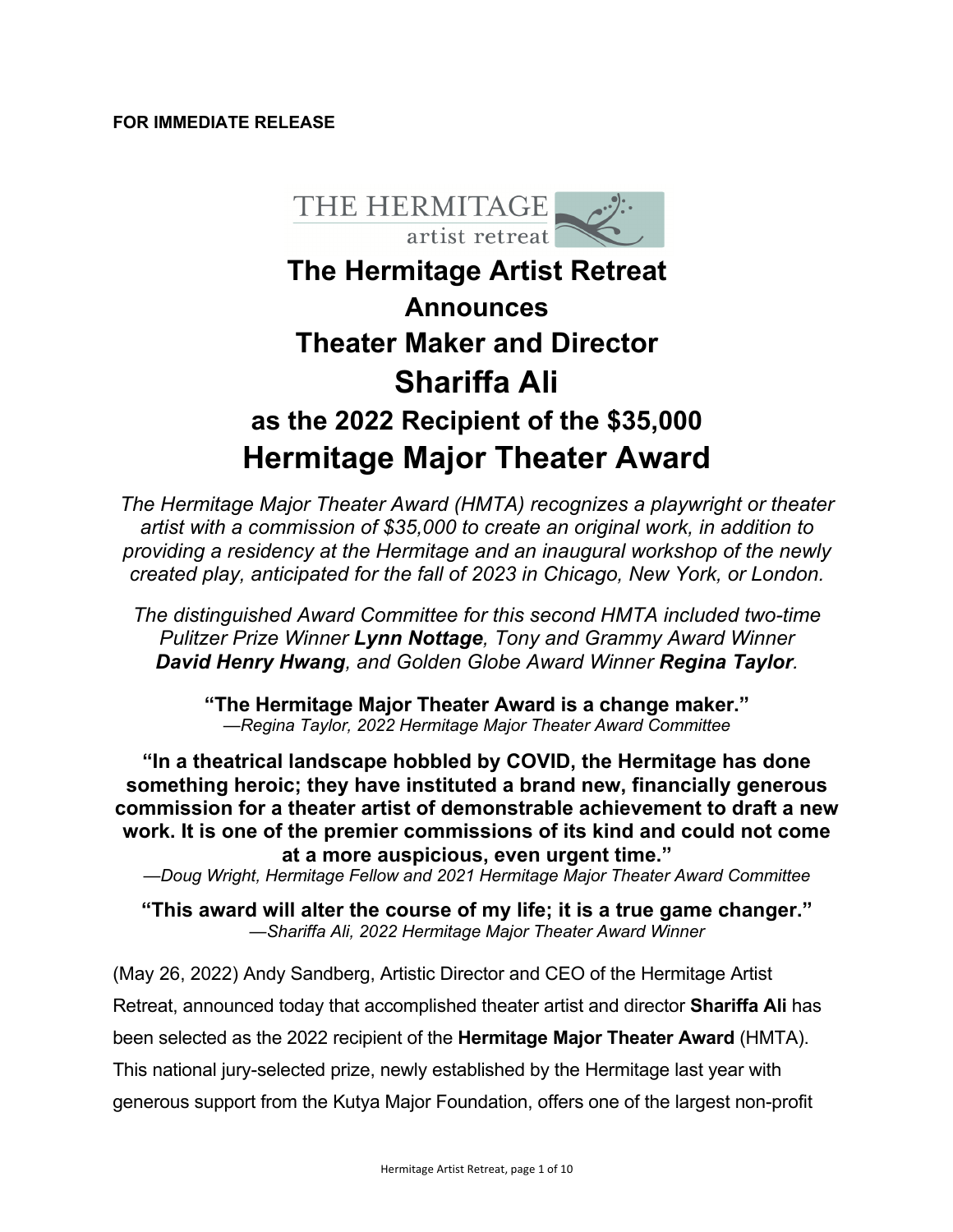theater commissions in the country. Ali will receive a cash prize of \$35,000, as well as a residency at the Hermitage (Sarasota County, Florida) and a developmental workshop in a major arts capital such as New York, Chicago, or London in the fall of 2023. Ali's past theatrical productions as a director include *Eclipsed*, *Detroit '67*, *Intimate Apparel*, *We Are Proud to Present*, and the original musical *We Were Everywhere*. She has worked as an arts administrator at The Public Theater and The New Group, and she has taught at New York University, Brooklyn College, Yale University, and Princeton University. She is the second recipient of the HMTA, which was first awarded in 2021 to playwright and filmmaker Radha Blank.

"It is surreal and the most gratifying and pleasant surprise to be honored in this way by artists whose work has been a compass in my own upbringing as a theater maker," said **Shariffa Ali** on receiving the Hermitage Major Theater Award. "The fact that they support my art and wish to carve out space for myself and my collaborator Vuyo Sotashe with this project is a huge honor. It is extremely surprising, humbling, and lifeaffirming. This award will alter the course of my life; it is a true game changer."

The Hermitage Major Theater Award (HMTA) was established in 2021 to recognize a playwright or theater artist with a \$35,000 commission to create a new, original, and impactful piece of theater. HMTA winners are nominated and selected by a jury of nationally recognized arts leaders in the field of theater. The 2022 HMTA Award Committee included **Lynn Nottage**, two-time Pulitzer Prize-winning playwright and past Hermitage Fellow; **David Henry Hwang**, Tony, Grammy, and Obie Award winner; and **Regina Taylor**, Golden Globe Award-winning actress, director, playwright, educator, activist, and past Hermitage Fellow.

"It is thrilling to be able to uplift and support the work of Shariffa Ali, said 2022 HMTA Award Committee member **Lynn Nottage**. "She, like her fellow finalists Jonathan McCrory, Vanessa German, and José Rivera, is a groundbreaking artist whose work continues to push the boundaries of storytelling in inventive and inspiring ways."

"Shariffa is a brave and brilliant theater maker – sensitive and bold in her craft, challenging and subversive in her choices," added fellow juror **Regina Taylor**. "The Hermitage Major Theater Award is a change maker, and I'm excited about what Shariffa will create and share with us in this next year ahead."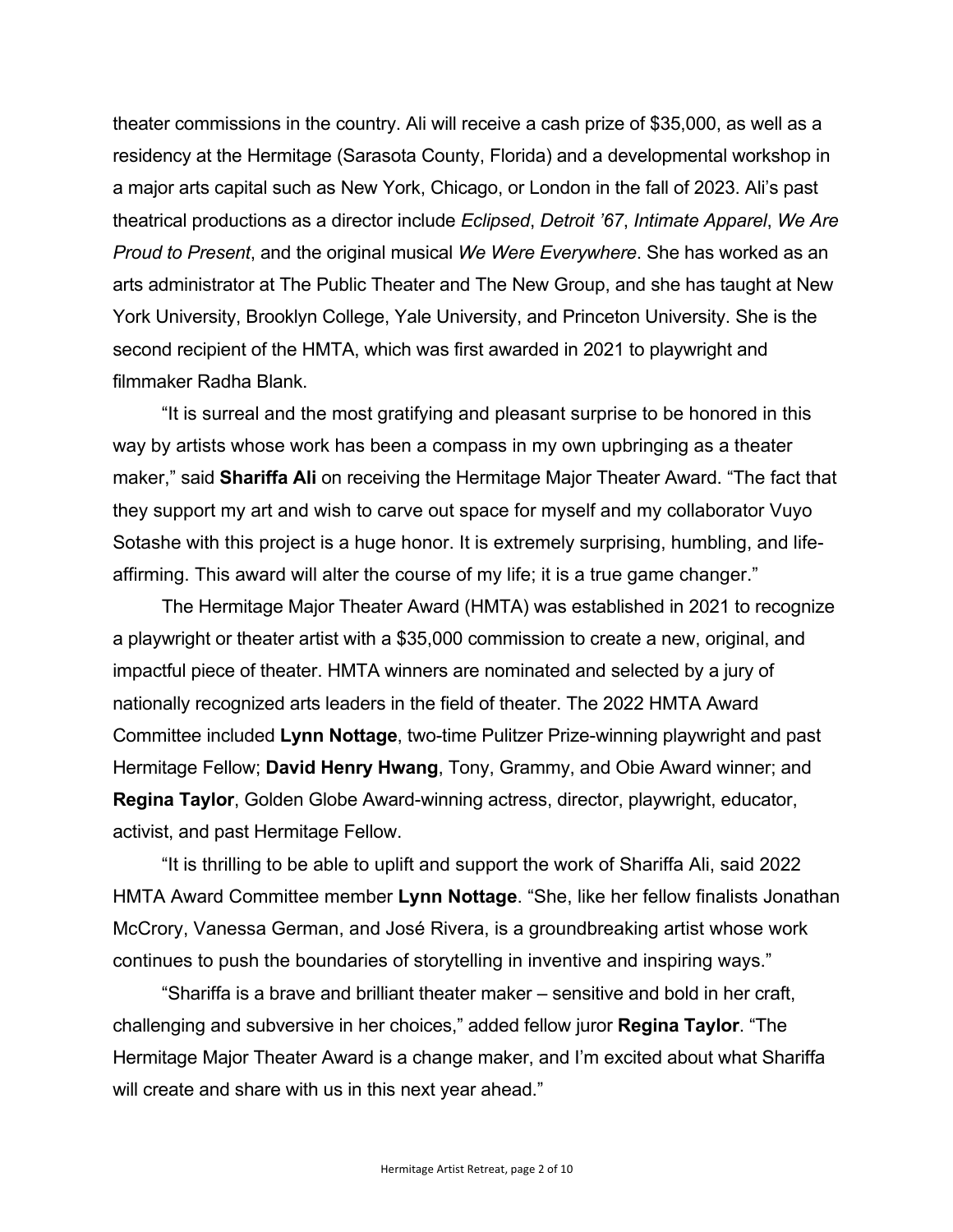"I am thrilled to help give a groundbreaking artist the time and resources to bring their vision to life," remarked **David Henry Hwang**. "All of our finalists are gamechanging innovators, so this was a very tough decision. Ultimately, Shariffa's idea proved clear, compelling, necessary, and irresistible. I hope to see all our finalists' projects realized and am grateful to the Hermitage for giving each a residency so they can advance their work!"

Three distinguished finalists for the 2022 Hermitage Major Theater Award include **Vanessa German**, a citizen artist working across sculpture, performance, communal rituals, immersive installation, and photography; **Jonathan McCrory**, an Obie Awardwinning director and producer; and **José Rivera**, an Obie Award winner and Oscarnominated writer. Each will receive a Hermitage residency, in addition to a cash prize of \$1,000.

"Amidst these four brilliant finalists, Shariffa Ali revealed herself to be a passionate theater artist who impressed the 2022 Award Committee with her compelling and inspired vision," said Hermitage Artistic Director and CEO **Andy Sandberg**. "Shariffa proudly defines herself as a 'theater maker,' and the project she has proposed will allow to her to delve into her many talents as a creator, director, and storyteller. I must thank our extraordinary dream-team of an Award Committee – Lynn Nottage, David Henry Hwang, and Regina Taylor – for their thoughtfulness, leadership, and care throughout this process. I also want to congratulate Vanessa German, Jonathan McCrory, and José Rivera, each of whom are exceptional artists with bold voices and thrilling ideas. We are excited to welcome all four of these extraordinary talents into the Hermitage family."

Born in Kenya and raised in South Africa, **Shariffa Chelimo Ali** is an international theater maker, creative leader, director, and educator committed to advancing radical change through the power of art and activism. In addition to her theater credits, Ali's films have been featured at acclaimed film/VR festivals and institutions throughout the world, including Sundance Film Festival (USA); Zeitz Museum of Contemporary African Art (South Africa); Brooklyn Film Festival (USA); Pan African Film Festival (USA); Electric Africa VR festival (South Africa) and DOK Neuland (Germany). In 2022, Ali was named the Elizabeth M. Swayzee Artist-in-Residence at Miami University, where she curated the inaugural Black Roots Festival in the spring of 2022. Ali has been a director and arts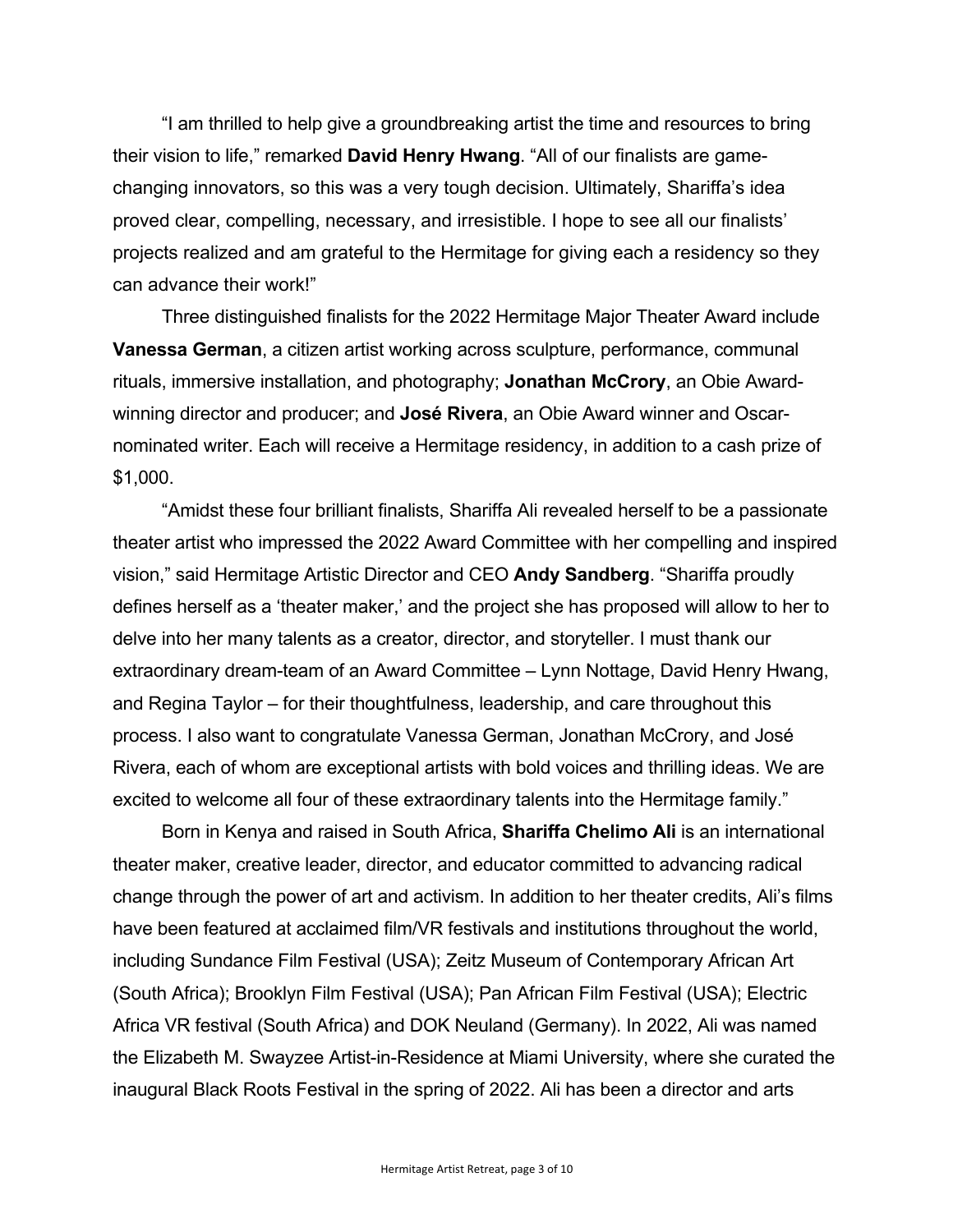administrator at The Public Theater and The New Group, both in New York. She has directed and lectured at Yale University, NYU, Brooklyn College, and Princeton University, where she is currently a faculty member at the Lewis Center for the Arts. Shariffa.com

In describing her intended HMTA commission, Ali writes: "Despite the homophobia and transphobia inherent in small-town South Africa, a middle school choir, their principal, and their parents make an agreement to disguise the town's most talented and beloved singer Vuyo (he/they) as a girl in order to have him sing as a female soloist in a national choir competition. As Vuyo increasingly feels at home in this new role as a female soloist, they begin a journey that will see them come to reckon with identity, community, and finding a voice of truth." Vuyo is a friend and collaborator of this year's HMTA recipient, so Ali is particularly passionate about capturing the heart and soul of her friend's true story through this commission. "It is my hope that Vuyo's remarkable story and lessons of healing and forging community can be a healing force for us all."

In addition to the \$35,000 commission, the recipient of the annual HMTA will receive six weeks of residency at the Hermitage's historic beachfront campus to develop the new work, as well as a reading or workshop in a leading arts and cultural center. This year's commission is expected to receive its development workshop in the fall of 2023.

In the spirit of the Hermitage's commitment to the arts across multiple disciplines, recipients of the Hermitage Major Theater Award are encouraged to create a commission that directly or indirectly represents the role and impact of art – musical, literary, theatrical, visual, or otherwise – in our culture and society.

As to how this will infuse Ali's commission, she explains that "we will witness how being part of an ensemble-based arts activity like a choir can alter the course of one's destiny. Choirs serve as a place of belonging and community and provide people with opportunities to travel and grow in ways that one would not ordinarily be able to achieve. Through this true story, we learn how the arts can lead to discovery and adventure which ultimately lead to finding one's voice."

This distinguished Hermitage Major Theater Award recognition is not an award for an existing work, but rather it is designed as a commission that shall serve as a catalyst and inspiration to a theater artist to create a new, original, and impactful piece of theater.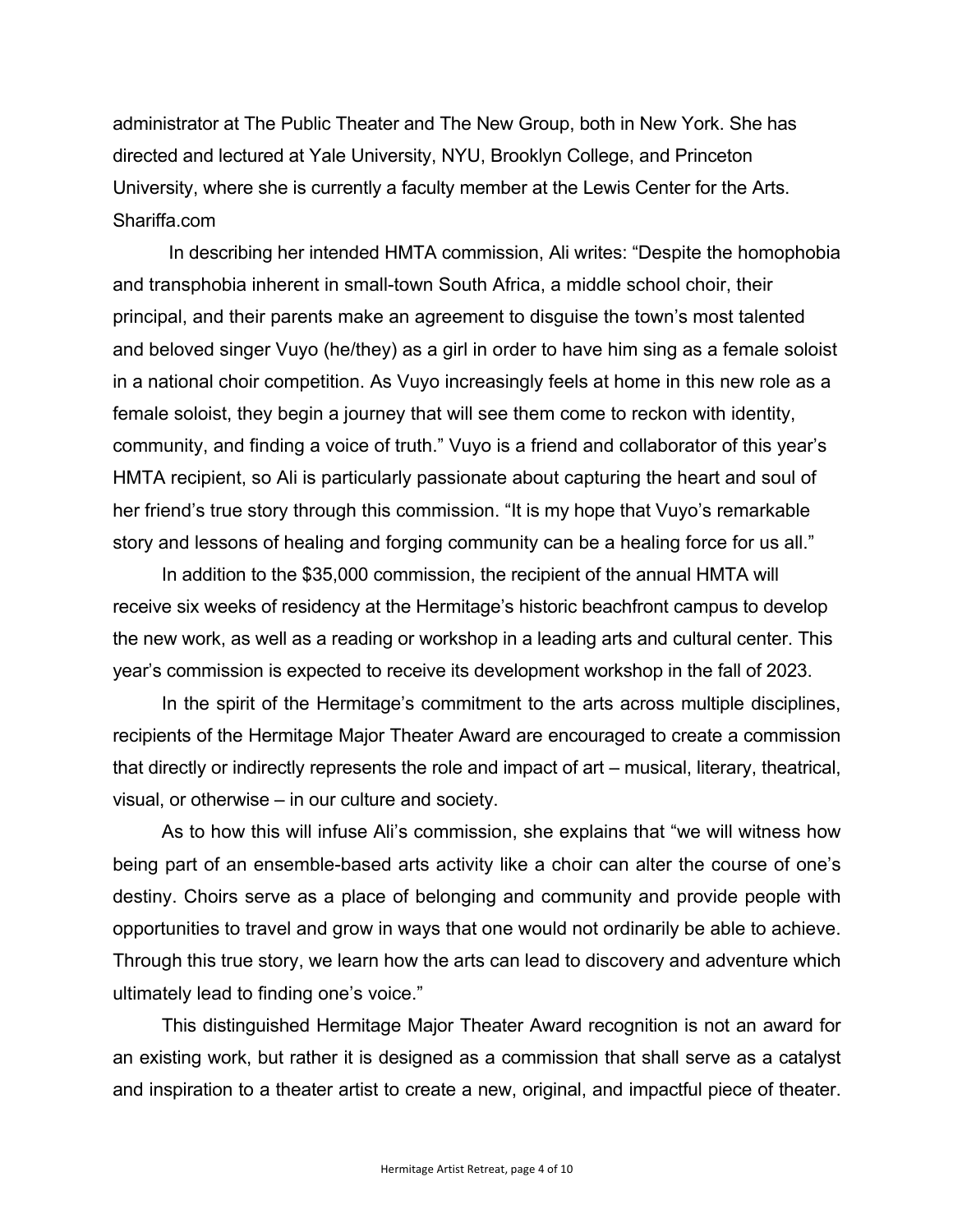Further, the prize is intended to bridge the connection between the Hermitage and Sarasota County, where the commission is born, and other leading arts and culture centers around the world, including New York, London, Chicago, and other leading arts capitals where great theater is frequently developed and presented.

"This award is designed to be transformational for its recipients, providing not only significant funds and recognition, but also invaluable time, space, and inspiration at the Hermitage, as well as an opportunity for these innovative theater artists to workshop and develop their original ideas," said Andy Sandberg. An acclaimed director, writer, and Tony Award-winning producer, Sandberg took the helm as Artistic Director and CEO of the Hermitage in early 2020. "In addition to introducing a new work of theater to the American canon each year, this is an exciting opportunity for the Hermitage to take a further step in supporting the artistic process as we offer developmental resources to these extraordinary artists and their new commissions along their journey."

The Hermitage Major Theater Award is made possible with a generous multi-year gift to the Hermitage from Flora Major and the Kutya Major Foundation.

"Anyone who values and appreciates the arts, across all disciplines, needs to invest in supporting artists in the earliest stages of their creative process — this is what the Hermitage does so well," remarked **Flora Major**, founder and trustee of the Kutya Major Foundation. "I am so excited by the Award Committee's selection of Shariffa. She is a passionate shining star who I know will make us all proud, and we are truly honored to have had such incredible artists like David Henry Hwang, Lynn Nottage, and Regina Taylor guiding this nomination and selection process," added Major. "I hope this initiative will inspire others who are passionate about the arts to recognize and support the important work that the Hermitage is doing to support what is new and original at the true ground floor."

The inaugural Hermitage Major Theater Award was presented in 2021 to theater artist and filmmaker **Radha Blank**, who received critical acclaim for her film *The Forty-Year-Old Version,* available on Netflix. Blank's HMTA commission is currently in development with a workshop anticipated later this year in New York.

In addition to this newly created commission, the Hermitage Artist Retreat annually awards the prestigious jury-selected Hermitage Greenfield Prize (HGP), a \$30,000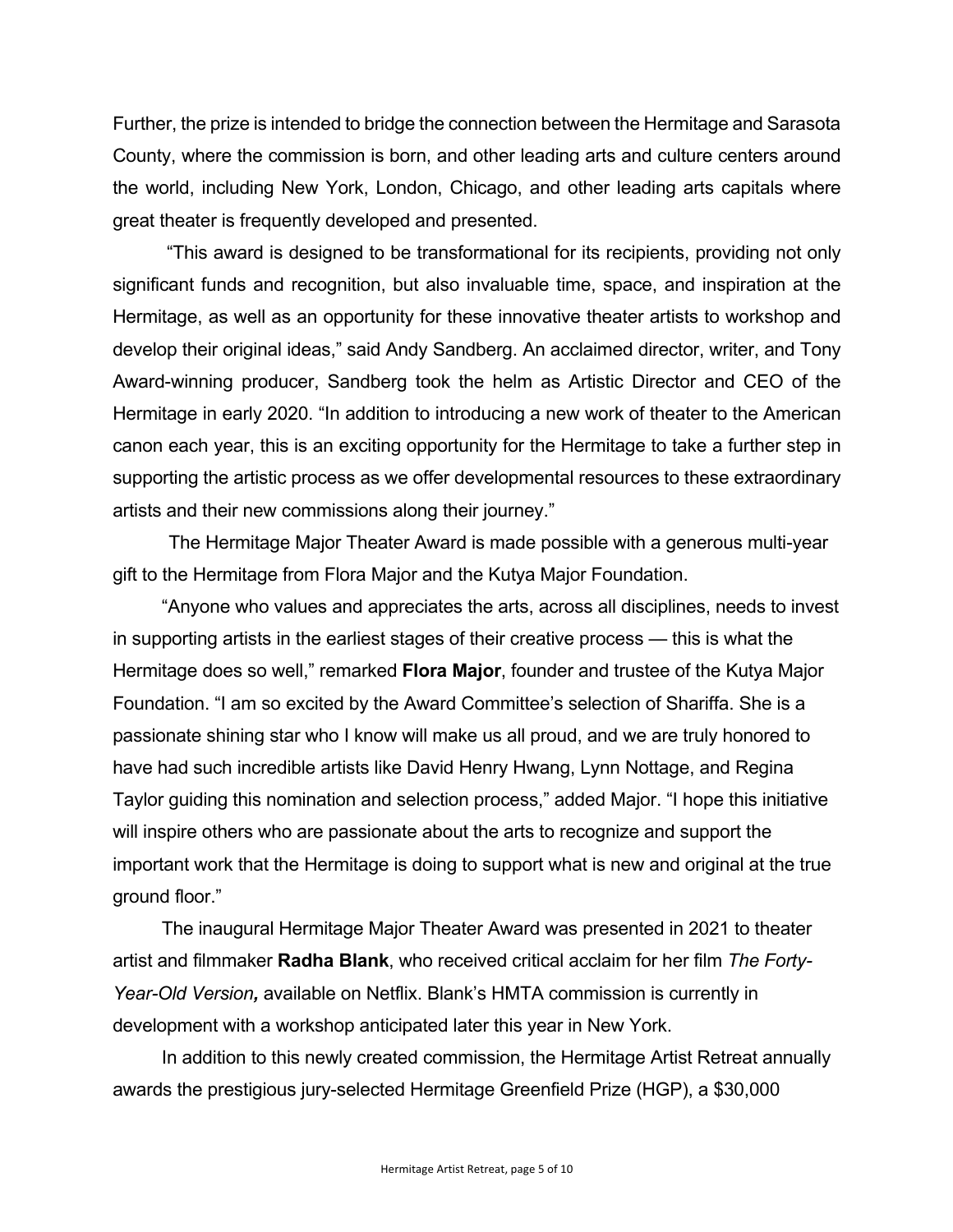commission that rotates each year between the disciplines of music, theater, and visual art. Past recipients in theater have included **Aleshea Harris** (2021), **Martyna Majok** (2018), **Nilo Cruz** (2015), **John Guare** (2012), and **Craig Lucas** (2009).

The Hermitage hosts artists on its Gulf Coast Manasota Key campus for multiweek residencies, where diverse and accomplished artists from around the world and across multiple disciplines create and develop new works of theater, music, visual art, literature, dance, and more. As part of their residencies, Hermitage Fellows participate in free community programs, offering audiences in the region a unique opportunity to engage with some of the world's leading artists and to get an authentic "sneak peek" into extraordinary projects and artistic minds before their works go on to major theaters, galleries, concert halls, and museums around the world. These free and innovative programs include performances, lectures, readings, interactive experiences, open studios, school programs, teacher workshops, and more, serving thousands in our community each year. The Hermitage is the only major arts organization in Florida's Gulf Coast region exclusively committed to supporting the development and creation of new work across all artistic disciplines.

*For more information about the Hermitage and the Hermitage Major Theater Award, visit HermitageArtistRetreat.org.*

*"An organization that does more for artists than any I have encountered."* —Craig Lucas, Tony Award Nominee & Hermitage Greenfield Prize Winner

*"It was like someone opened the door and invited me to create a work that is responsive to this time, a work that can be reflective of this time… I am super grateful for that."*

—Aleshea Harris, Playwright and 2021 Hermitage Greenfield Prize Winner

*"Because of the Hermitage, some of the most beautiful plays have been written, and the most beautiful music has been made."* —Emily Mann, Playwright, Director & Tony Award Winner

*"A spark plug for ideas and collaborations: a miraculous co-mingling of music, literature, visual art, theater, nature, and wildlife."* —Claire Chase, Flutist, MacArthur Genius & Avery Fisher Prize Winner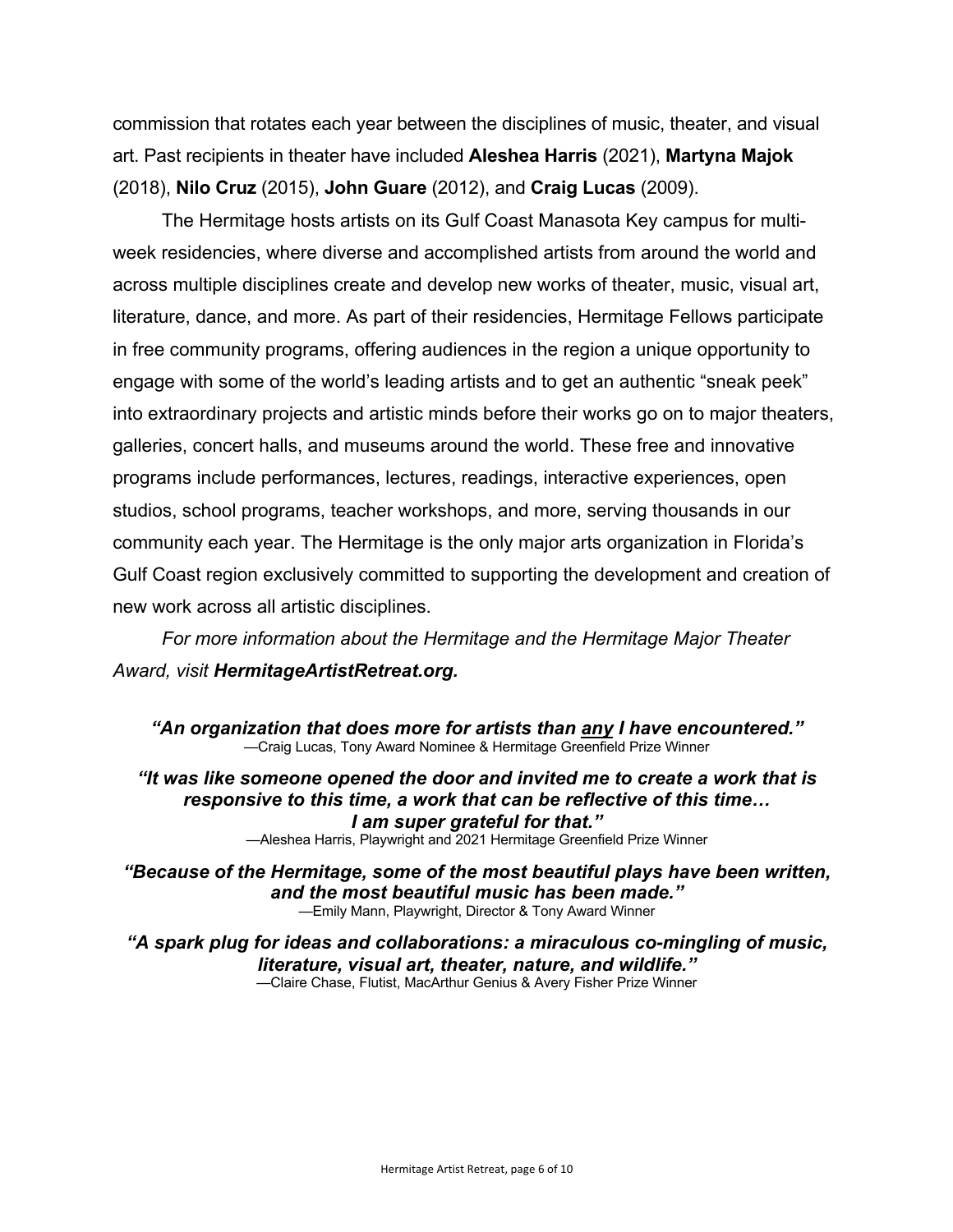# **The Hermitage Artist Retreat**

Artistic Director and CEO: Andy Sandberg

The Hermitage is a non-profit artist retreat located in Manasota Key, Florida, inviting accomplished artists across multiple disciplines for residencies on its beachfront campus, which is on the National Register of Historic Places. Hermitage artists are invited to interact with the local community, reaching thousands of Gulf Coast residents and visitors each year with unique and inspiring programs. Hermitage Fellows have included 14 Pulitzer Prize winners, Poets Laureate, MacArthur 'Genius' Fellows, and multiple Tony, Emmy, Grammy, Oscar winners and nominees. Works created at this beachside retreat by a diverse group of Hermitage alumni have gone on to renowned theaters, concert halls, and galleries throughout the world. Each year, the Hermitage awards the \$30,000 Hermitage Greenfield Prize for a new work of art, the newly announced \$35,000 Hermitage Major Theater Award for an original theater commission, and the Aspen Music Festival's Hermitage Prize in Composition.

## **For more information, visit HermitageArtistRetreat.org.**

## **The Hermitage is supported by:**

Hermitage programs are supported, in part, by an award from the National Endowment for the Arts; by Sarasota County Tourist Development Tax Revenues; and by The State of Florida, Department of State, Division of Arts and Culture and the Florida Council on Arts and Culture (Section 286.25 Florida Statutes), as well as the Gulf Coast Community Foundation, Charles & Margery Barancik Foundation, and the Community Foundation of Sarasota County.

# **BIOS**

# **WINNER OF THE 2022 HERMITAGE MAJOR THEATER AWARD**

# **Shariffa Ali**

Shariffa Chelimo Ali, born in Kenya and raised in South Africa, is an international theater maker, creative leader, director, and academic committed to advancing radical change through the power of art and activism. As a filmmaker, Ali's works have been featured at acclaimed film/VR festivals and institutions throughout the world, including Sundance Film Festival (USA); Zeitz Museum of Contemporary African Art (South Africa); Brooklyn Film Festival (USA); Pan African Film Festival (USA); Electric Africa VR festival (South Africa) and DOK Neuland (Germany). As a theater artist and academic, Ali has taught at NYU, Brooklyn College, Yale University, and Princeton University. Past theater productions include *Eclipsed*, *Detroit '67*, *Intimate Apparel*, *We Are Proud to Present*, and an original new musical called *We Were Everywhere*. In 2022, Ali was named Elizabeth M. Swayzee Artist-in-Residence at Miami University, where she curated the inaugural Black Roots Festival in the spring of 2022.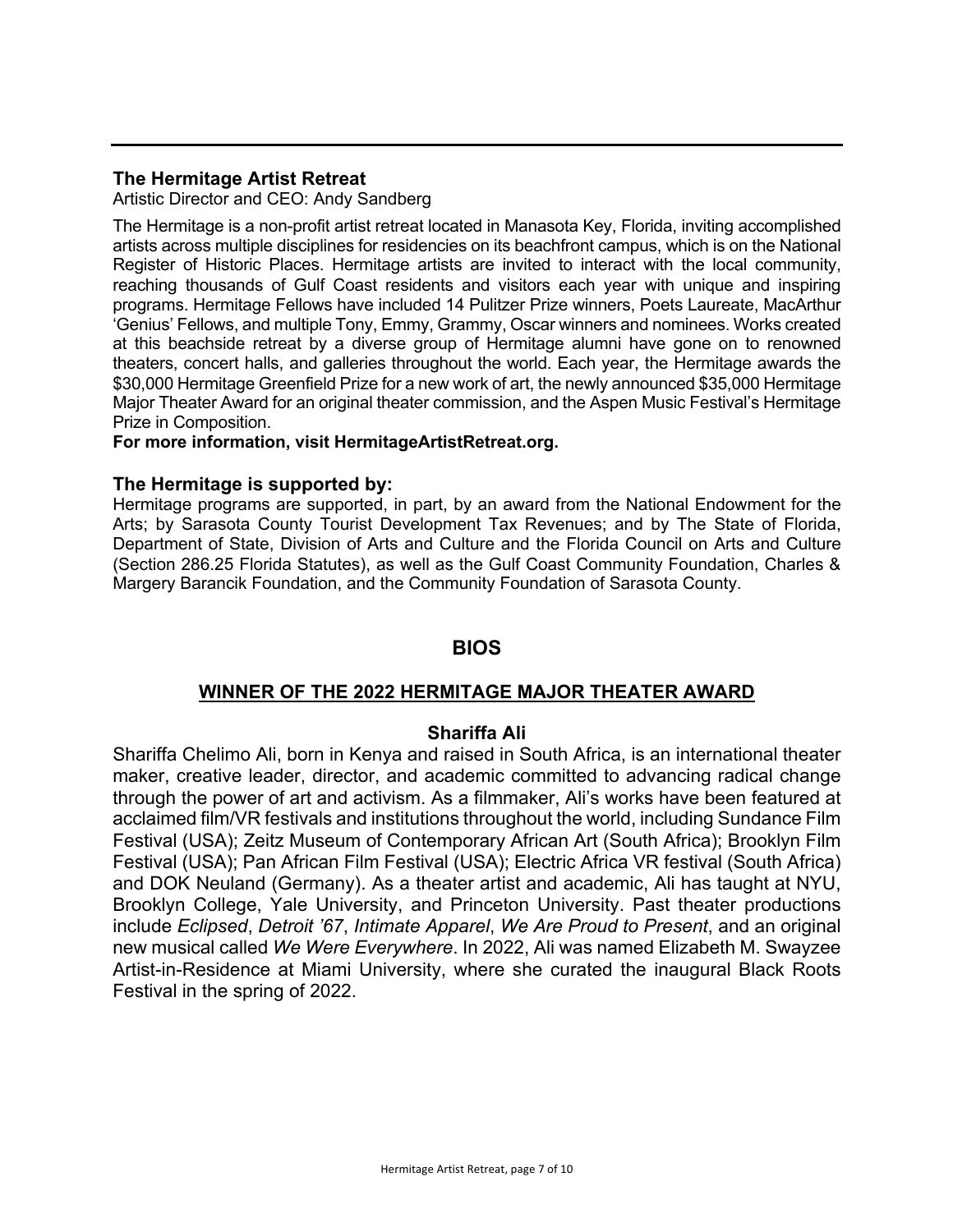# **2022 HMTA FINALISTS**

# **"Each finalist is overly qualified – truly one of a kind, and offering deeply profound ideas and work."**

*–Regina Taylor, 2022 Hermitage Major Theater Award Committee* 

#### **Vanessa German**

Vanessa German is a self-taught citizen artist working across sculpture, performance, communal rituals, immersive installation, and photography, in order to repair and reshape disrupted systems, spaces, and connections. The artist's practice proposes new models for social healing, utilizing creativity and tenderness as vital forces to reckon with the historical and ongoing catastrophes of structural racism, white supremacy, heteropatriarchy, resource extraction, and misogynoir.

#### **Jonathan McCrory**

Jonathan McCrory is a two-time Obie Award-winning, Harlem-based artist who is the Executive Artistic Director at National Black Theatre under the leadership of CEO Sade Lythcott. He has directed productions and concerts, which include: *How the Light Gets In* (NYMF), *Klook* and *Iron John* (NAMT), *Dead and Breathing*, *HandsUp*, *Hope Speaks*, *Blacken The Bubble*, *Last Laugh*, and *Enter Your Sleep*. He has worked at ETW at TISCH NYU devising *Emergence: A Communion & evoking him: Baldwin* and at SUNY Purchase directing *Exit Strategy* and *A Beautiful Day in November on the Banks of the Greatest of the Great Lakes*. He was an artist-in-residence of AllArts and created a short film, *The Roll Call: The Roots To Strange Fruit*. He has been acknowledged through Craine's NY Business 2020 Notable LGBTQ Leaders and Executives, awarded the Emerging Producer Award by the National Black Theatre Festival, and Torch Bearer Award by Woodie King Jr. He is a founding member of Harlem9, Black Theatre Commons, The Jubilee, Next Generation National Network and The Movement Theatre Company. McCrory currently sits on the National Advisory Committee for Howlround.com. As a Washington, DC native, he attended the Duke Ellington School of the Arts and then Tisch School of the Arts. JonathanMcCrory.com

#### **José Rivera**

José Rivera is a recipient of Obie Awards for *Marisol* and *References to Salvador Dali Make Me Hot*, both produced by The Public Theater (New York), and seen regionally and internationally. Other plays: *Cloud Tectonics*, *Boleros for the Disenchanted*, *Sueño, Sonnets for an Old Century*, *School of the Americas*, *Massacre (Sing to Your Children)*, *Brainpeople*, *Adoration of the Old Woman*, *The House of Ramon Iglesia*, *Another Word for Beauty*, *The Maids*, *The Kiss of the Spiderwoman*, *Each Day Dies with Sleep*, *Lovesong (Imperfect)*, and *Your Name Means Dream*. "The Motorcycle Diaries" was nominated for a 2005 Oscar for Best Adapted Screenplay – making Rivera the first Puerto Rican writer nominated for an Academy Award. Other nominations include a BAFTA and Writers Guild Award. His "On the Road" premiered at the 2012 Cannes Film Festival. Rivera co-created and produced "Eerie, Indiana" (NBC) and was a consultant and writer on "Penny Dreadful: City of Angels" (Showtime). Rivera's short films "The Fall of a Sparrow" and "The Civet" have been seen in film festivals around the country. He directed his play *Sonnets for an Old Century* for Paula Vogel's Bard at the Gate. He is the sole writer of a new Netflix series based on *One Hundred Years of Solitude*.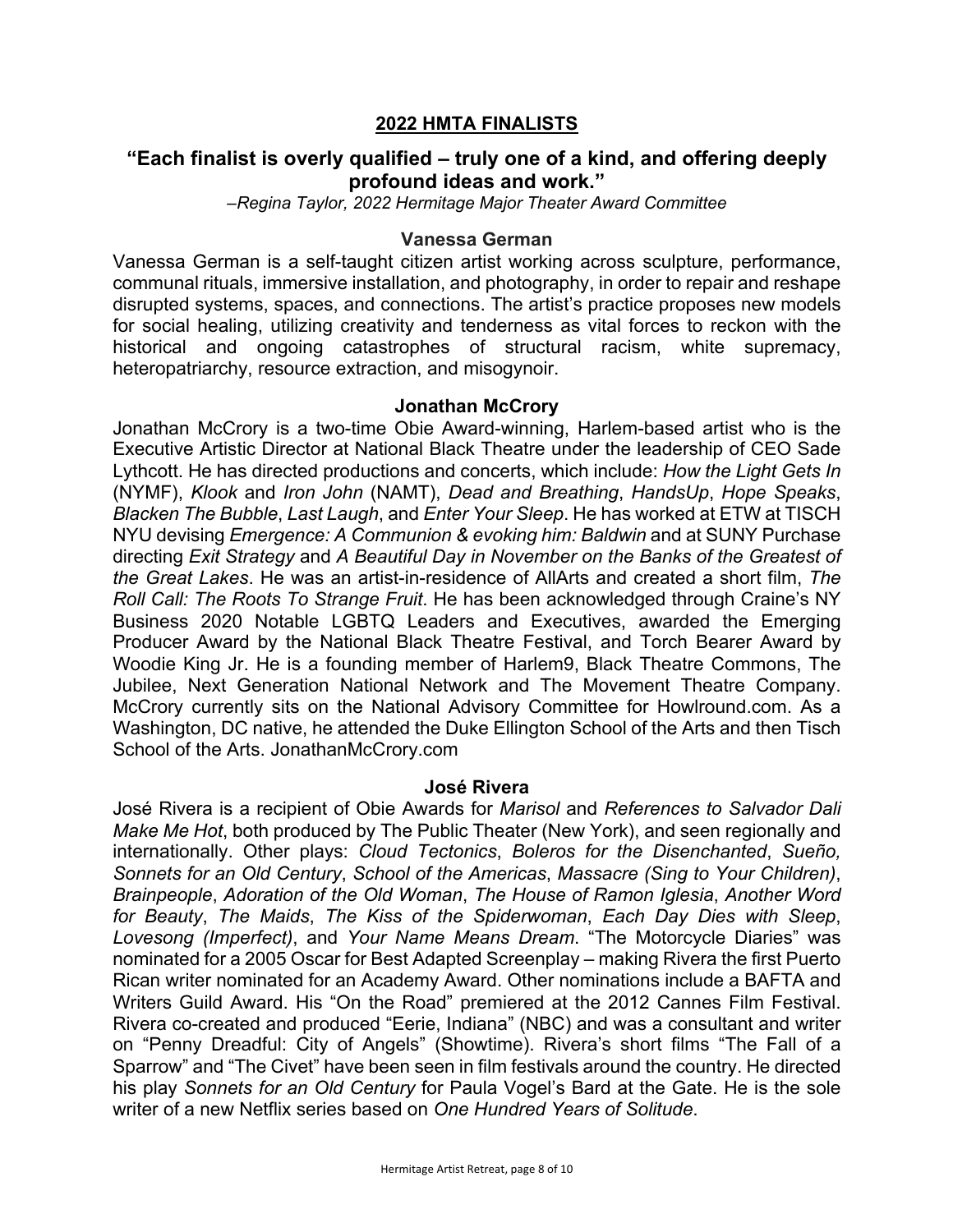# **2022 AWARD COMMITTEE BIOS**

#### **Lynn Nottage**

Hermitage Fellow Lynn Nottage is the first woman in history to win two Pulitzer Prizes for Drama. She is currently nominated for two Tony Awards as the author of *Clyde's* and the libretto for *MJ: The Musical*. Her plays have been produced widely in the United States and throughout the world. Recent work includes the libretto for the opera *Intimate Apparel* (LCT), the libretto for the musical *MJ* (Broadway), *Clyde's* (Broadway, 2ST), and cocurating the performance installation *The Watering Hole* (Signature Theater). Other work includes the musical adaptation of *The Secret Life of Bees* (Atlantic Theater); *Mlima's Tale*; *Sweat* (Pulitzer Prize, Obie, Evening Standard Award, Susan Smith Blackburn Prize); *By the Way*, *Meet Vera Stark* (Lilly Award); *Ruined* (Pulitzer Prize, Obie, Lortel, NY Drama Critics' Circle, AUDELCO, Drama Desk and OCC Awards); *Intimate Apparel* (American Theatre Critics and NY Drama Critics' Circle). TV: Writer/Producer of *She's Gotta Have It* (Netflix), Consulting Producer on *Dickinson* (Apple TV+). Awards: PEN/Laura Pels Master Dramatist Award, Doris Duke Artist Award, Hermitage Fellowship, American Academy of Arts and Letters Award, MacArthur "Genius Grant" Fellowship. She is an Associate Professor at Columbia University School of the Arts, and is a member of the Dramatists Guild.

## **David Henry Hwang**

David Henry Hwang's stage work includes the plays *M. Butterfly*, *Chinglish*, *Yellow Face*, *Golden Child*, *The Dance and the Railroad*, and *FOB*, as well as the Broadway musicals *Aida*, *Flower Drum Song* (2002 revival), and Disney's *Tarzan*. His screenplays include *M. Butterfly,* and he is currently penning the live-action feature musical remake of Disney's *The Hunchback of Notre Dame* as well as an Anna May Wong biopic to star actress Gemma Chan. For television, he was a Writer/Consulting Producer for the Golden Globewinning television series *The Affair* and is now creating two television series, *Billion Dollar Whale* for Westward/SKG and another for Netflix. Called America's most-produced living opera librettist, he has written thirteen libretti, including five with composer Philip Glass. He also co-wrote the Gold Record "Solo" with the late pop music icon Prince. Hwang is a Tony Award winner and three-time nominee, a three-time OBIE Award winner, a Grammy Award winner who has been twice nominated, and a three-time Finalist for the Pulitzer Prize in Drama. A professor at Columbia University School of the Arts, Hwang is a Trustee of the American Theatre Wing, where he served as Chair, and sits on the Council of the Dramatist Guild. Recent honors include his 2022 induction onto the Lucille Lortel Playwrights' Sidewalk and his 2021 induction into the American Academy of Arts and Sciences. His newest musical, *Soft Power*, a collaboration with composer and Hermitage Fellow Jeanine Tesori, opened in New York at the Public Theater, where it received a 2020 Grammy nomination for Best Musical Theatre Album and was a Finalist for the 2020 Pulitzer Prize in Drama. In 2016, The David Henry Hwang Society was founded by William C. Boles (Rollins College), Martha Johnson (University of Minnesota), and Esther Kim Lee (University of Maryland). The DHH Society is devoted to the scholarly examination of plays by David Henry Hwang.